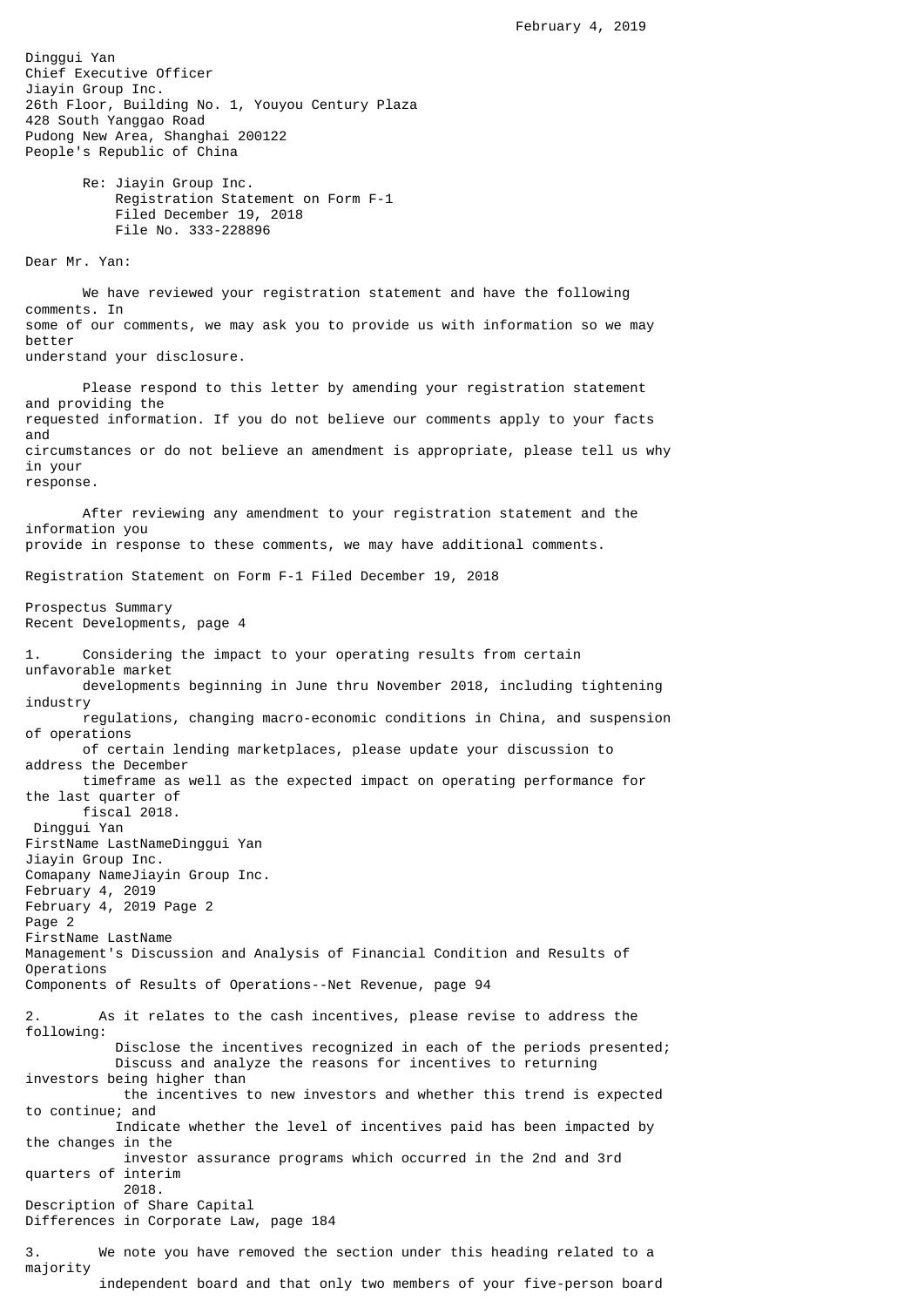will be independent. Please amend to describe the exception that you are relying on to the Nasdaq rule requiring a majority of your board be independent. Please also include separate risk factor disclosure related to the independence of your board. Notes to the Consolidated Financial Statements Note 2. Summary of Significant Accounting Policies (j) Investor assurance program, page F-14 4. We note your response to comment 7 and your revised disclosure on page F-16. Please address the following: Disclose the circumstances under which Niwodai Internet would collect investor assurance program fees in addition to those to be collected by Shanghai Caiyin considering your agreement with Shanghai Caiyin to manage the investor assurance program; Disaggregate contributions from borrowers between those received by Shanghai Caiyin and those received by Niwodai Internet for all periods presented as discussed in your response; Disclose if the investor assurance program fees collected by Niwodai Internet are based on a separate agreement with the borrowers similar to the agreement entered into between Shanghai Caiyin and the borrowers referenced in your response; Disclose why Shanghai Caiyin made a contribution of RMB 349,236 for the nine months ending September 30, 2018 and its obligations for future contributions based on the terms of the collaboration agreement in place between you and Shanghai Caiyin as disclosed on page 47; Confirm to us that the contribution by Shanghai Caiyin is not in effect a working capital contribution by you or another controlled entity by your founder, director and chief executive officer, Mr. Dinggui Yan, to fund investor assurance program Dinggui Yan FirstName LastNameDinggui Yan Jiayin Group Inc. Comapany NameJiayin Group Inc. February 4, 2019 Page 3 February 4, 2019 Page 3 FirstName LastName shortfalls as disclosed on page 106; and Confirm to us that the investor assurance program fees collected by Niwodai Internet are not in effect working capital contributions by you to fund investor assurance program deficiencies based on disclosures on pages 31, 47, 106 and 116 that you would make whole, at your discretion, existing investors. (k) Restricted cash, page F-17 5. We note your response to comment 9. In the example provided under Scenario 2, please address why the shortfall between the \$20 collected and the \$30 in amounts expected to be collected is recognized as an adjustment to cash and not reflected as incremental provision expense. Notes to the Unaudited Interim Condensed Consolidated Financial Statements Note 2. Summary of Significant Accounting Policies (e) Investor assurance program, page F-55 6. Please revise to disaggregate the September 30, 2018 activity between loans covered by the investor assurance program before April 28, 2018 and loans made thereafter. 7. Please revise to disclose if the Company is managing the Class B investor assurance

program.